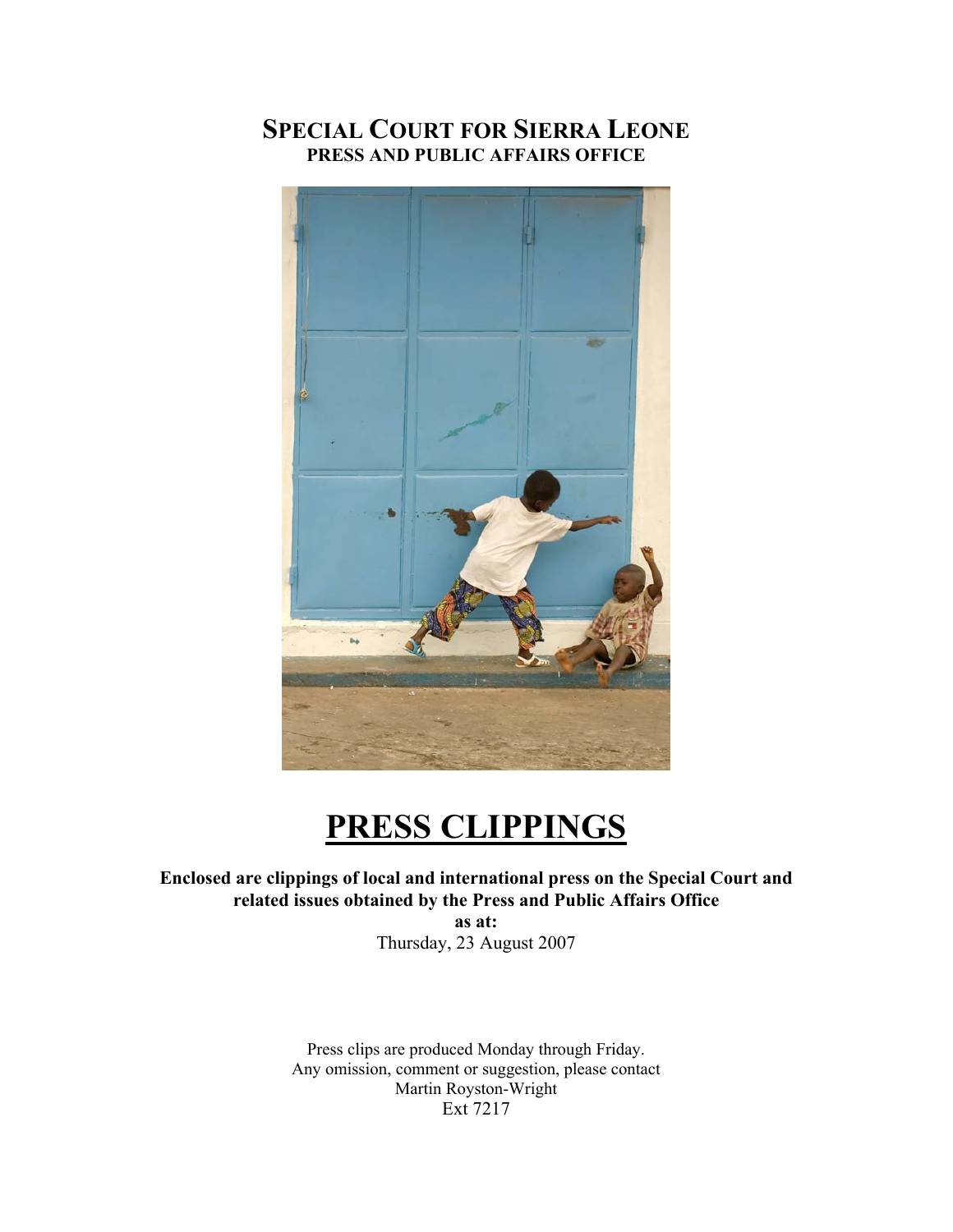| <b>Local News</b>                                                                   |             |
|-------------------------------------------------------------------------------------|-------------|
| Amputees / Cotton Tree News                                                         | Page 3      |
| <b>International News</b>                                                           |             |
| UNMIL Public Information Office Media Summary / UNMIL                               | Pages 4-6   |
| Respect for the Rule of Law is Cornerstone of Poverty Agenda, Says UN Envoy / UNMIL | Page 7      |
| 'Curse' of Liberia's Resources / BBC                                                | Page 8      |
| City of Peace and Justice / Radio Netherlands                                       | Pages 9-10  |
| Probe into Rwandan Darfur General / BBC Online                                      | Pages 11-12 |
| Rwanda Defends Proposed Darfur General Against Human Rights Charges / VOA           | Page 13     |
| <b>Special Court Supplement</b>                                                     |             |
| Monday's Taylor Trial Status Conference in The Hague, in Pictures / PAO             | Page 14     |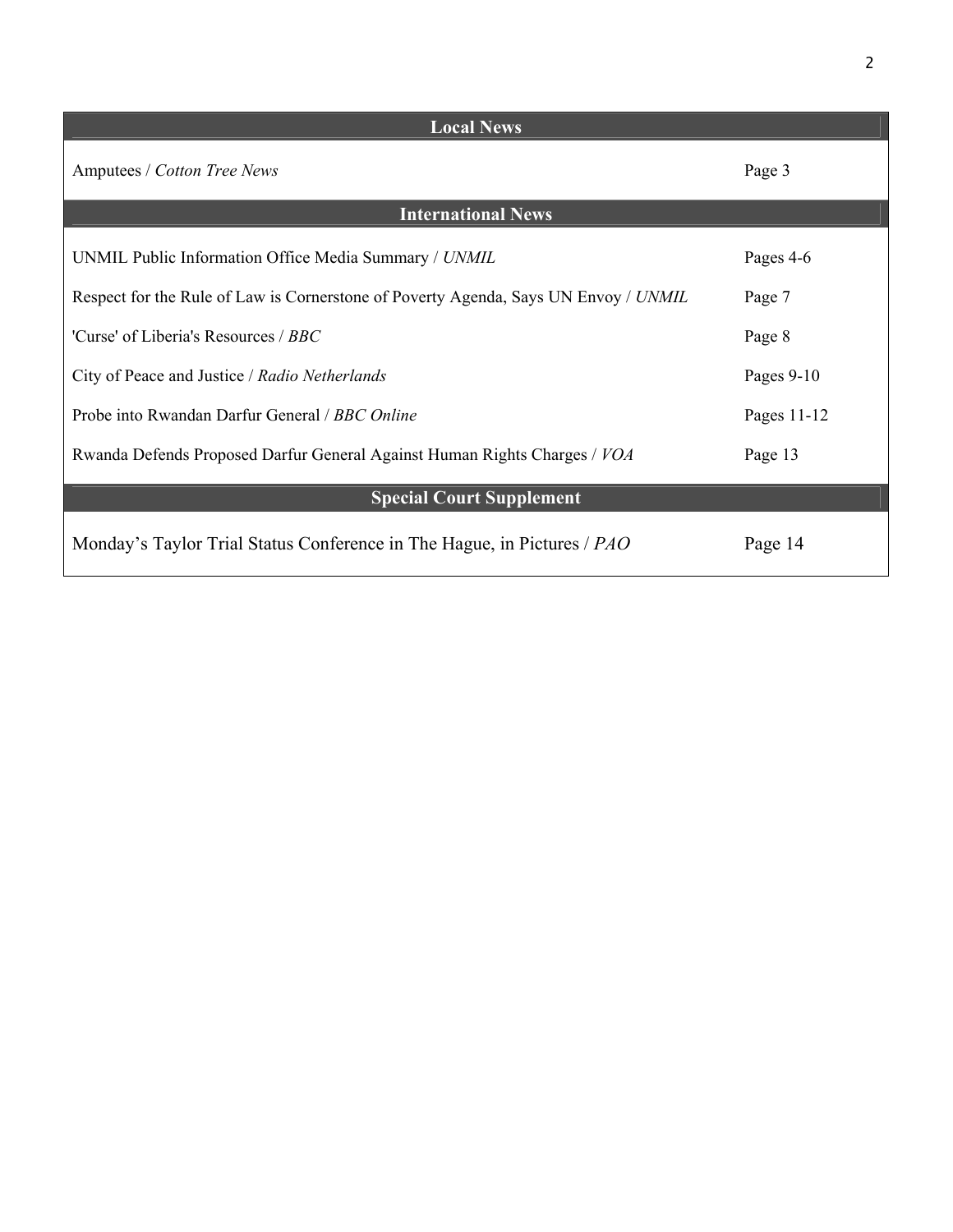# Cotton Tree News

Wednesday, 22 August 2007

# **Amputees**

Written by Bassie B Kanu

Amputees living at the resettlement camp in Mattru on the Rail say life for them has become very difficult. Mattru on the Rail is a village situated in the Tinkonko Chiefdom, in Bo District. The resettlement camp was built by the Norwegian Refugee Council.

Abdulai Lombie is one of the elders in the Camp. He told CTN that they were finding it difficult to get food, safe drinking water and medical attention. He said the organization which relocated them to their new residence was no longer giving them support.

Mr. Lombie said that they were receiving little support from their relatives to keep life going. He added that the facilities provided by the village Health Centre were expensive and inadequate. He said he was calling on the next government and non-governmental organizations to pay attention to their plight.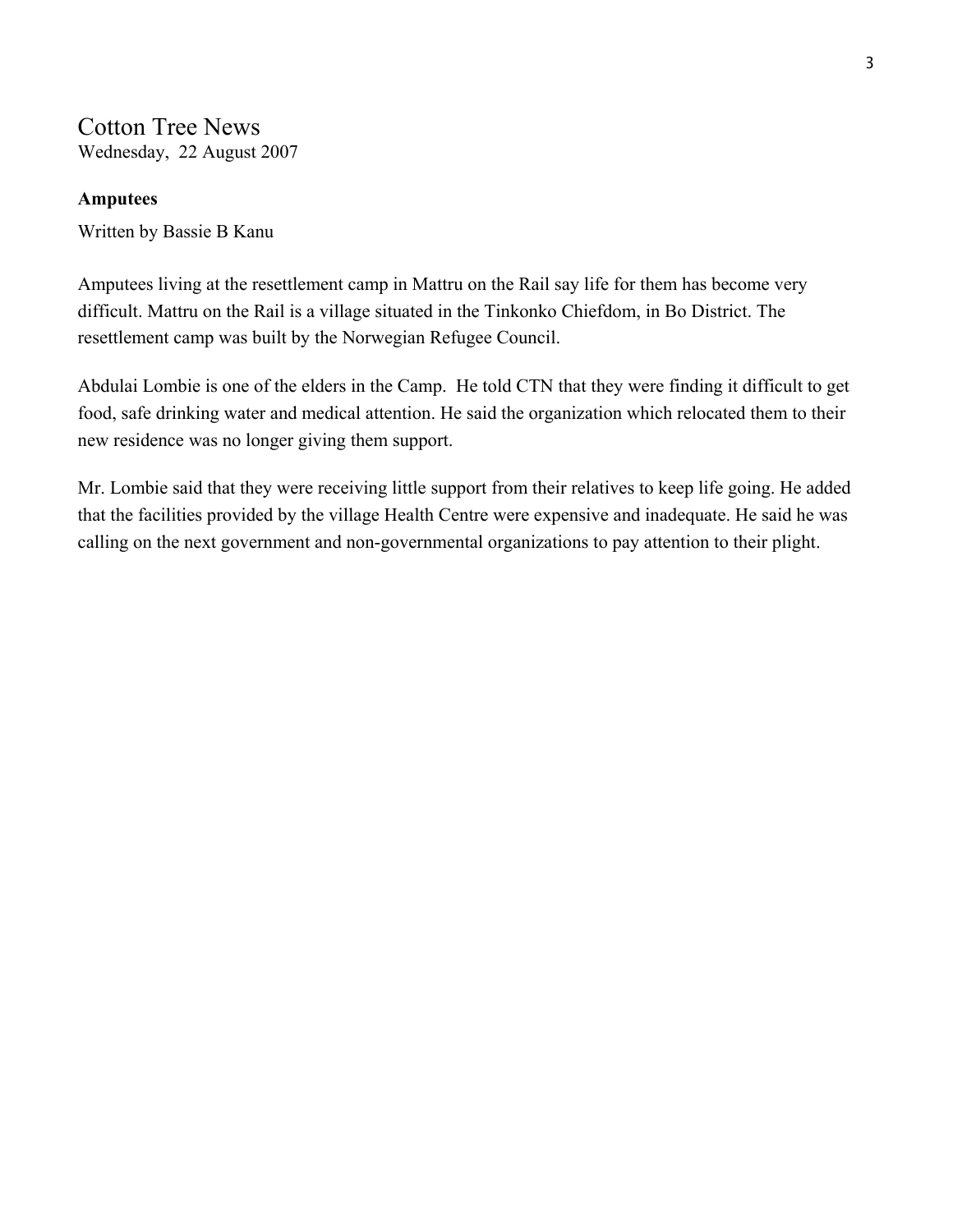

United Nations Mission in Liberia (UNMIL)

# **UNMIL Public Information Office Media Summary 22 August 2007**

*[The media summaries and press clips do not necessarily represent the views of UNMIL.]*

# **International Clips on Liberia**

# **THE IRISH TIMES** August 22, 2007 **Soldiers face Liberia 'mock' firing charges**

A military police investigation has recommended that charges be brought against three serving members of the Defense Forces in relation to footage showing two Irish soldiers "mock" aiming their weapons at a group of local people in Liberia.

# **International Clips on West Africa**

# August 22, 2007

# **Opposition leads in Sierra Leone polls, run-off set for next month**

Nairobi/Freetown, Sierra Leone (dpa) Sierra Leone's opposition party led in the polls Wednesday, with 97 per cent of the votes counted and one day before final results of landmark elections were set to be released. With Ernest Koroma of the All People's Congress winning 44 per cent of the vote - not enough to be declared a clear winner - a run-off is set to take place next month. Incumbent Solomon Berewa of the ruling Sierra Leone People's Party (SLPP) garnered 38 per cent of ballots.

# **Local Media – Newspaper**

# **World Bank Gants Liberia US\$37 Million**

*(The News, New Democrat and The Inquirer)* 

• Liberia's Finance Minister Antoinette Sayeh and World Bank Country Director Mr. Mats Karlson on Tuesday signed a US\$37 million project aimed at supporting the Liberian Government's efforts in reestablishing basic infrastructure and reviving agriculture activities. The project which is funded through an International Development Association grant brings to a total the Bank's current contribution in Liberia to of US\$160.5 million.

# **Chief Justice Issues Judicial Order**

*(The Inquirer and The Plain Truth)* 

• Chief Justice Johnnie Lewis has issued a Judicial Order on the issuance of surety bond in civil and criminal cases in the country. The Order provides new minimum requirements for surety. The action, according to the Order, is intended to give meaning and interpretation to civil and criminal procedure laws of Liberia.

# **UNMIL Boss Says Justice is Essential to Poverty Reduction**

*(The Inquirer, New Democrat and The Analyst)* 

• Speaking Tuesday at the opening of a two-day round table conference for employees of the Ministry of Justice, the head of the UN Mission in Liberia Mr. Alan Doss says the justice system in Liberia is a major arm in terms of delivering massive interim poverty reduction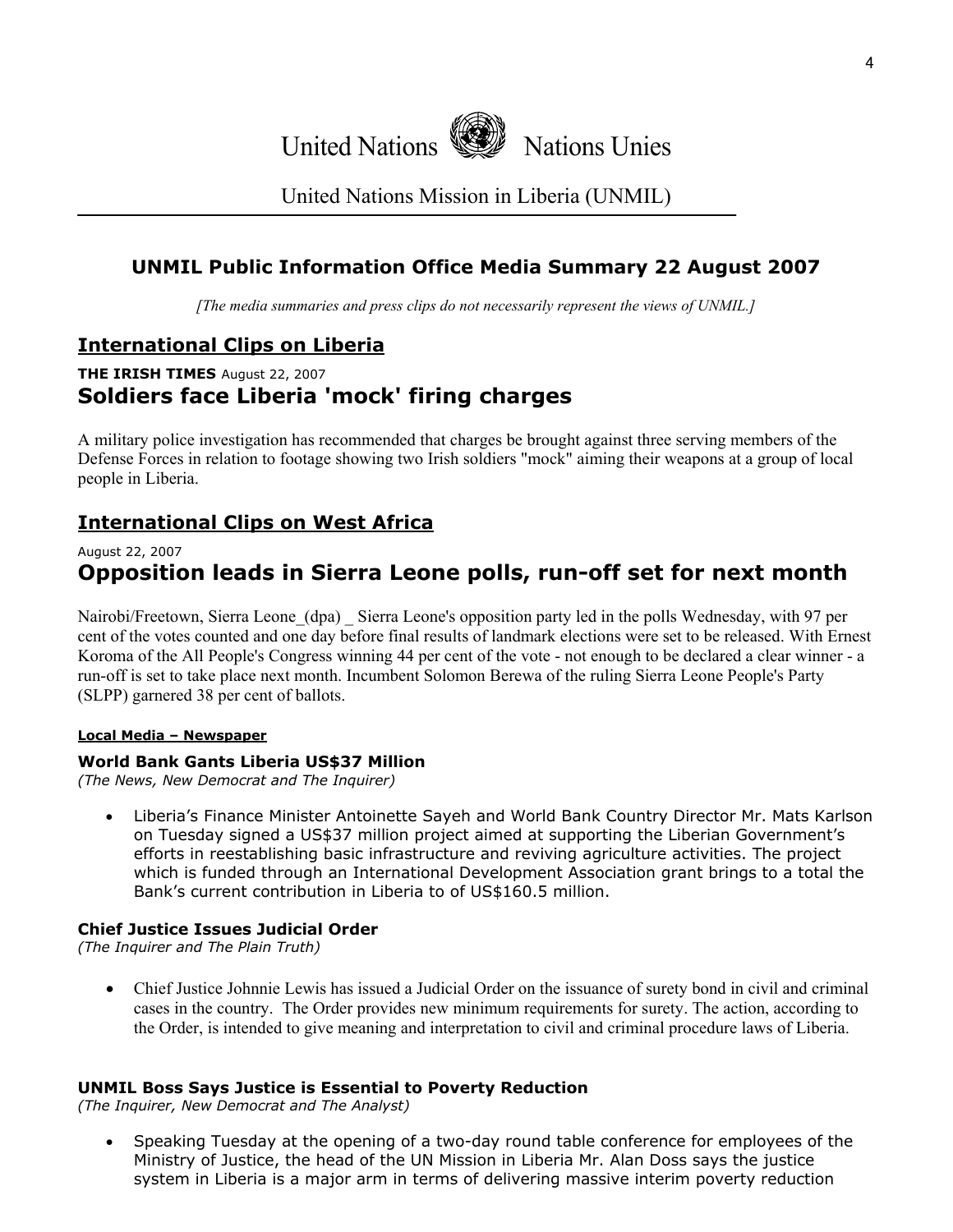strategy to the people of the country. Mr. Doss said that the civil and criminal laws of Liberia are weak and therefore need urgent overhauling to meet up with present realities.

• He proposed the establishment of a law reform commission that will help overhaul the criminal and civil laws. His proposal is apparently on the basis that Liberia still has on the books laws which are "antiquated."

### **Local Media – Radio Veritas** *(News monitored today at 9:45 am)*

### **President Sirleaf Graces Close of Peace-building Programme in Kakata**

- An Executive Mansion release said that President Ellen Johnson Sirleaf yesterday participated in the end of a community peace-building programme in Kakata, Margibi County with the Liberian leader calling on Liberians to take ownership and responsibility for their own development while reaching out to individuals and organizations with knowledge to accelerate their targeted programmes.
- United States Ambassador Donald Booth assured the Liberians that the United States Government will continue to assist in the rebuilding of Liberia in line with the development priorities of Government.

*(Also reported on Star and ELBC Radio)*

## **Lawmakers to Participate in Reconciliation Process**

• Correspondents said that members of the House of Representatives have resolved to participate in training programmes of the Truth and Reconciliation Commission is meant to strengthen and expand the Commission's work to help reconcile and peacefully resolve conflicts by articulating and bringing to the public a clear understanding of how the aims can be achieved.

 *(Also reported on Star and ELBC Radio)*

### **Police Arraign Two Men on Charges of Statutory Rape**

• Police sources said that Varney Brown, 35 and Boima Fahnbulleh, 31 have been arraigned after being charged with Statutory Rape for allegedly raping a 15-year-old girl in the Barnersville area. The victim reportedly told police that she had been sexually abused by the two men sometimes last year, but the two men denied the allegation.

*(Also reported on Star and ELBC Radio)*

## **Britain Reports Reduction in Number of Liberian Asylum Seekers**

- According to a dispatch from the Liberian Embassy in the United Kingdom, the British Home Office reported a reduction in the number of Liberians seeking protective status in the UK, stressing that 25 Liberians applied for asylum in the UK in the first two quarters of 2007 as compared to 405 in 2006.
- Liberian Ambassador to the United Kingdom Wesley Momo Johnson stated that the reduction was an indication that peace has finally returned to Liberia and that the Country was safe. *(Also reported on Star and ELBC Radio)*

### **Peacekeepers Commission Crops Multiplication Site in Western Liberian**

- At an elaborate ceremony in Medina, Grand Cape Mount County, the Force Commander of the United Nations Mission in Liberia, Lt. /Gen. Chikadibia Isaac Obiakor commissioned a 5-acre cassava and yam plantation in the area and called on Liberians to see the cultivation of cassava and yam as important to food security in to their country.
- Agriculture Minister Dr. Christopher Toe promised to work along with the citizens of Grand Cape Mount County to improve their agricultural activities in the County, calling on the people of the area to produce more than they can eat.

*(Also reported on Star and ELBC Radio)*

### **New Ministry Officials Warn against Mischief and Crisis Journalism**

• Speaking at a programme to formally take their offices, two Information Ministry officials warned against what they called "mischief and crisis journalism".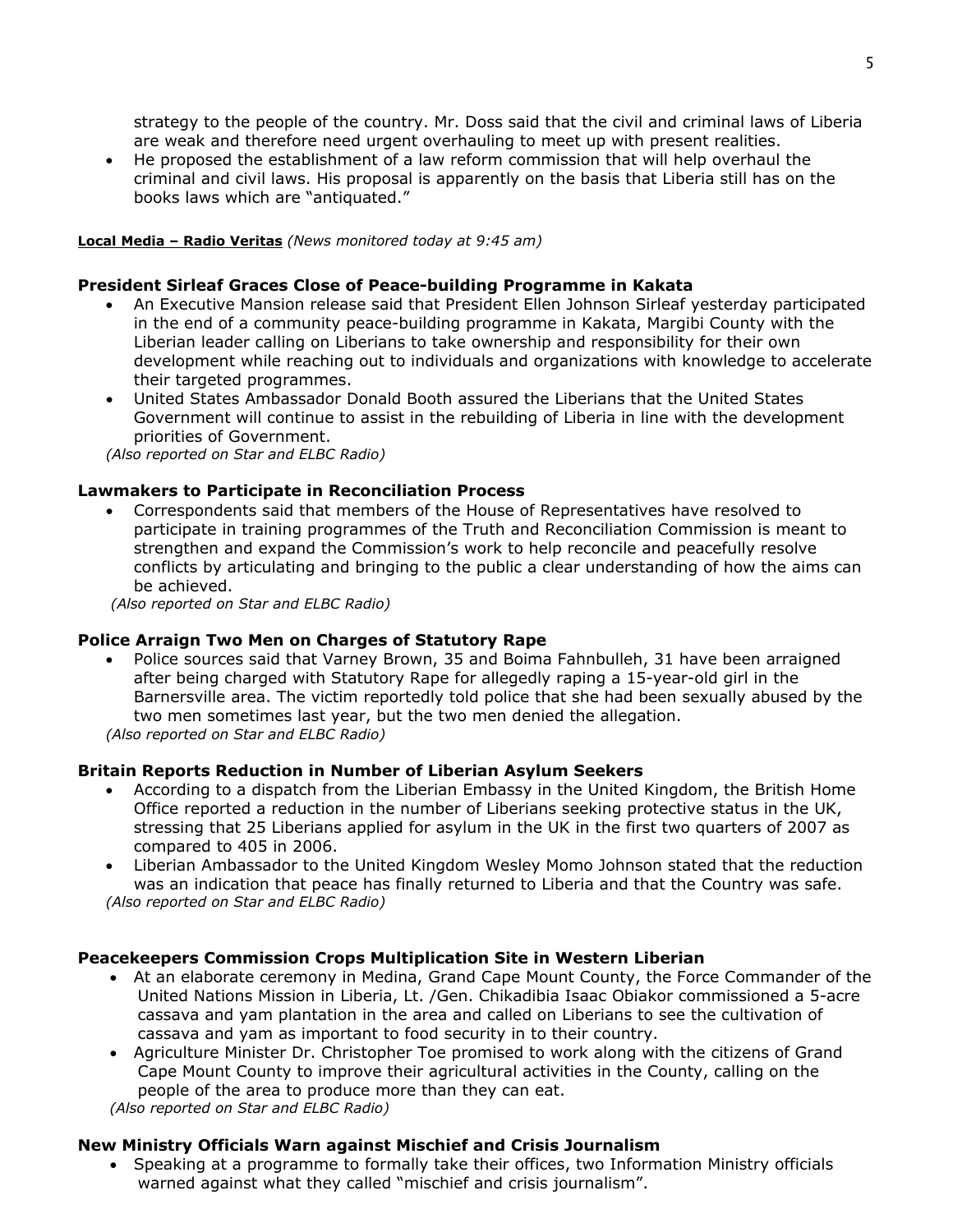- The new Deputy Information Minister for Administration Cletus Sieh warned mischief-makers to stop planning mischief saying that the administrative ship was sailing and whosoever wanted to be onboard will sail along. He stated that information is a right and that it would be a disservice for anyone to report "halftruth".
- For his part, the new Assistant Information Minister for Information Services Abu Kamara warned that "too much crisis journalism" can have negative effect on the State and appealed to the media to show some empathy and work with the Government in the overall interest of the Liberians.

*(Also reported on Star and ELBC Radio)*

## **Lawmakers Summon Police Inspector-General**

• Correspondents said that the Plenary of the House of Representatives summoned Police Inspector-General Beatrice Munnah Sieh for allegedly ordering the beating of some relatives of Representative Rufus Neufville at his residence. The Lawmakers want the Police Chief to produce the police officer only identified as "Satellite" who led the beating of the relatives of Representative Neufville.

*(Also reported on Star and ELBC Radio)*

## **Defense Ministry Extends Recruitment of Cadets to Rural Liberia**

- Speaking at a programme to commence a nationwide recruitment for soldiers of the Armed Forces of Liberia (AFL), Defence Minister Brownie Samukai said that the recruitment process is an on-going effort by the Liberian Government and partners to complete the over 1,000 soldiers needed for the new AFL.
- He said that some 500 new AFL recruits would graduate early next month as the second batch of recruits since the recruitment process began while the training of an additional 500 recruits will commence in November.

*(Also reported on Star and ELBC Radio)*

*Complete versions of the UNMIL International Press Clips, UNMIL Daily Liberian Radio Summary and UNMIL Liberian Newspapers Summary are posted each day on the UNMIL Bulletin Board. If you are unable to access the UNMIL Bulletin Board or would like further information on the content of the summaries, please contact Mr. Weah Karpeh at karpeh@un.org.*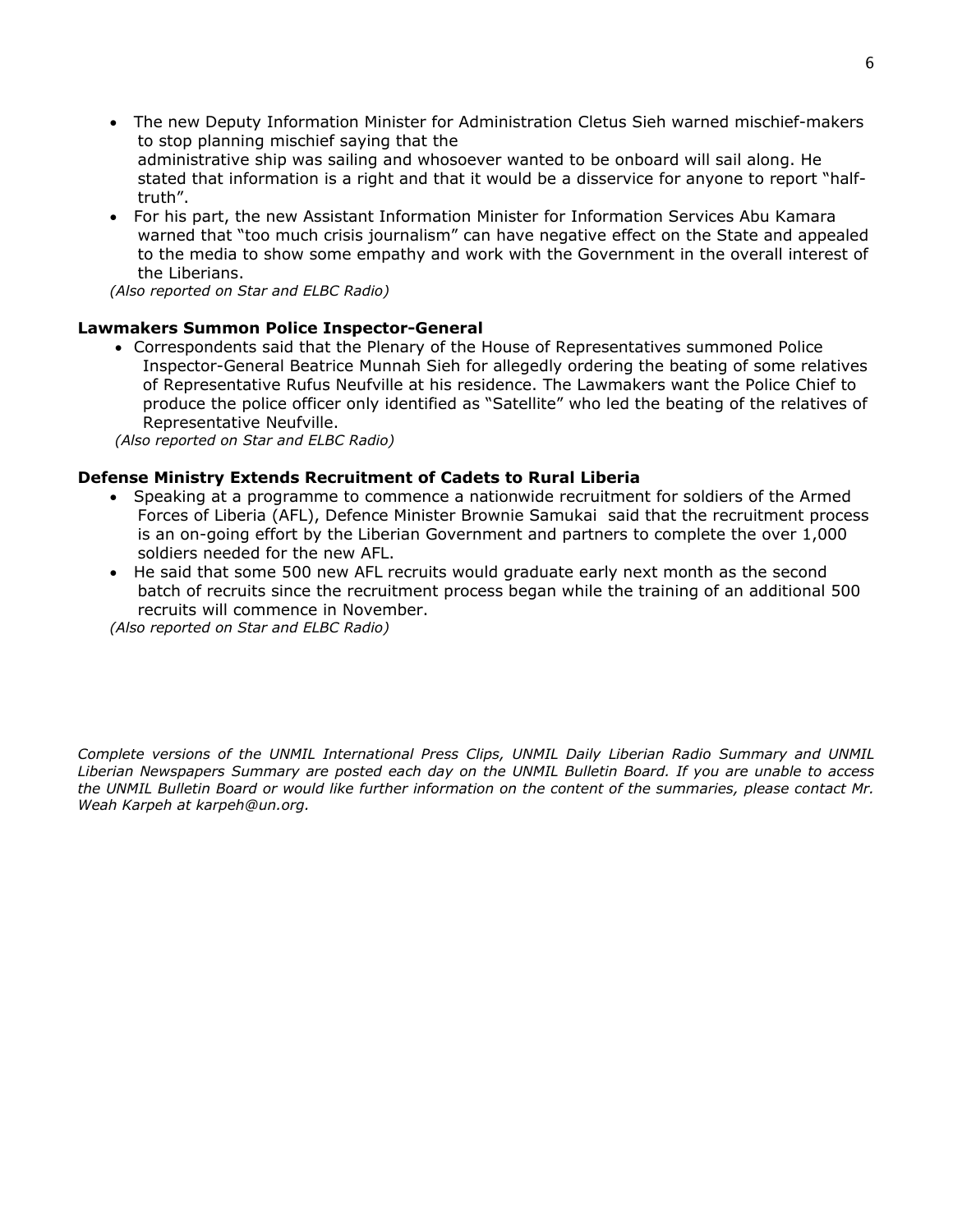**Press Release, 26, April 2007 UNMIL/PIO/PR/45** 

## **Press Release, 22 August 2007 UNMIL/PIO/PR/95**

# **Respect for the rule of law is cornerstone of poverty agenda, says UN Envoy**

*Monrovia, Liberia –* The Special Representative of the Secretary-General (SRSG), Mr. Alan Doss, recently was present at the workshop organized by the Ministry of Justice aimed at ensuring that ministry officials contribute to the achievement of the rule of law goals of the interim Poverty Reduction Strategy (iPRS).

In his opening remarks, Mr. Doss stressed the importance of the rule of law in ensuring continued stability in postconflict Liberia. "Liberia's future peace and prosperity depends on developing all aspects of the rule of law including the strengthening of the administration of justice, instilling a culture of respect for human rights, reforming the police, and revamping the penal system," the SRSG stated.

The UN Envoy stressed the link between the rule of law and poverty reduction. He stated that it was no coincidence that most of the world's poorest countries were mired in conflict or just emerging from one. In those countries the rule of law had collapsed. Mr. Doss added that "People will not save and invest unless that they feel safe and their investments, however small, are secure. And without saving and investment poverty will persist. So ensuring the rule of law will most certainly help to eventually end poverty". He further stressed that "strengthening the rule of law is a major priority for the Government and the international community."

In her remarks, the Minister of Justice, Mrs. Frances Johnson-Morris explained that "without adequate appreciation of the importance and the key role of the poverty strategy those entrusted with the responsibilities to administer justice cannot help in achieving the objectives of the poverty reduction strategy, hence the idea to sensitize the personnel of the Ministry of Justice."

The interim Poverty Reduction Strategy (iPRS) is a national plan endorsed by the Government of Liberia focused specifically on poverty reduction. It guides the management of the development process in Liberia for the period July 2006 through July 2008. In the iPRS, the Government has prioritized key development issues in four pillars under the leadership of the Liberia Reconstruction and Development Committee. This includes enhancing national security; revitalizing economic growth; strengthening governance and the rule of law; as well as the rehabilitation of infrastructure and delivering basic services. The pillars encompass the main areas for strategic intervention to address the poverty challenge in Liberia.

\* \* \* \* \*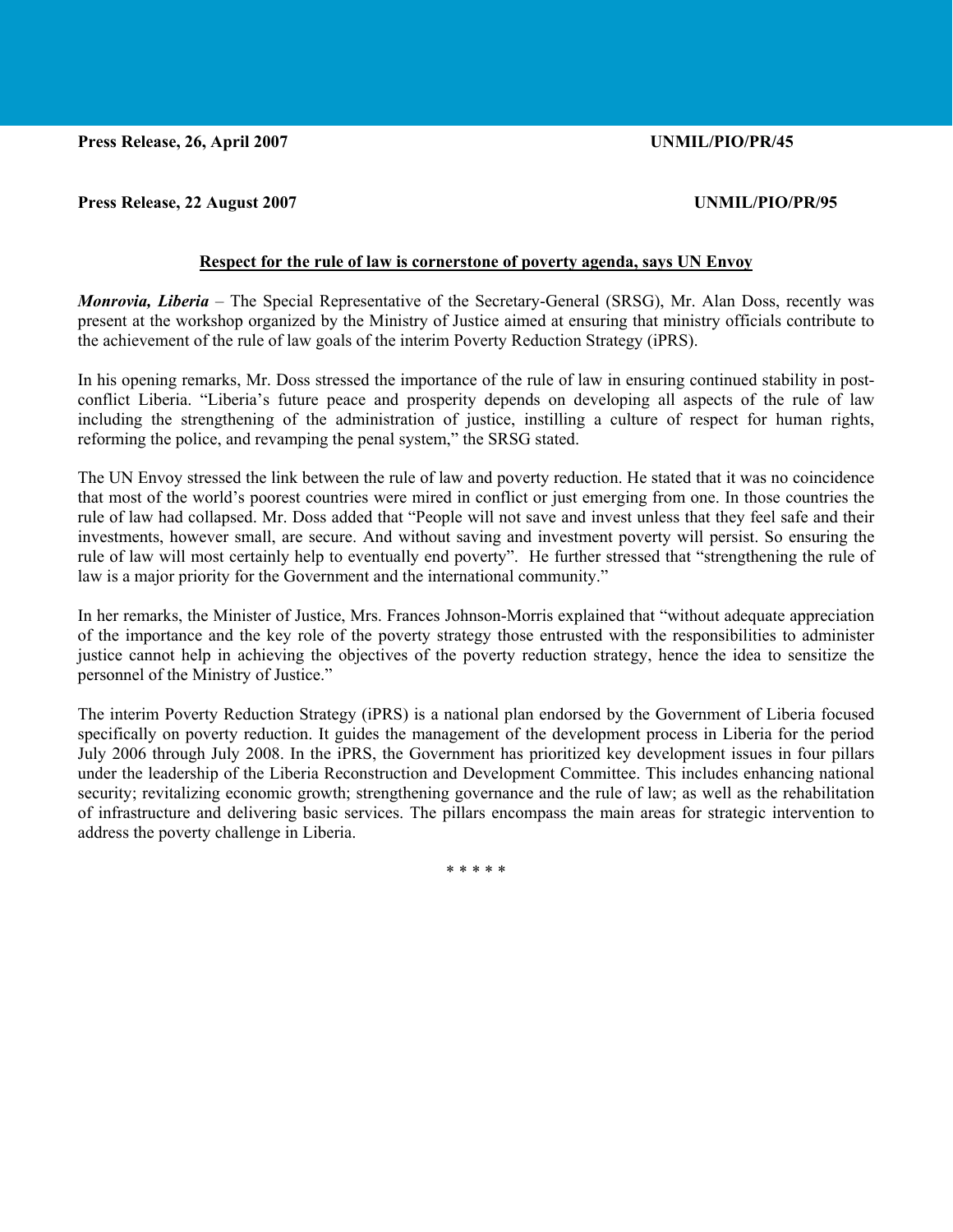# BBC Online

Wednesday, 22 August 2007

# **['Curse' of Liberia's resources](http://article.wn.com/link/WNAT91b59d573fa2dbbee521b4ff6c550fd1?source=upge&template=cheetah-article%2Fdisplayarticle.txt)**

A few miles outside [Monrovia](http://www.monrovianews.com/), capital of the West [African](http://www.africadaily.com/) state of Liberia, the humid scrubland gives way to seemingly endless vistas of tall, geometrically spaced rubber trees. This is one of the largest rubber plantations in the world. Drive on, and after a few hours you will find yourself in deep [virgin](http://www.virgindaily.com/) [forest](http://www.worldlogging.com/) full of tropical hardwoods. It is the largest remaining portion of the once-great Upper [Guinea](http://www.guineabissau.com/) Forest, which used to spread across west Africa. Look carefully through the forest cover and you will find miners panning for [gold](http://www.goldherald.com/) and [diamonds](http://www.diamondnews.com/).

Soon enough, you will then come across a railway that was built solely for the evacuation of iron ore. It leads to a vast iron-ore mountain range in the north of the country that is currently being rehabilitated with a \$1bn investment. Welcome to a resource-rich, but still dirt-poor Liberia. The peace however remains fragile, threatened... most importantly, by the unresolved issue of who will exploit and who will benefit from Liberia's...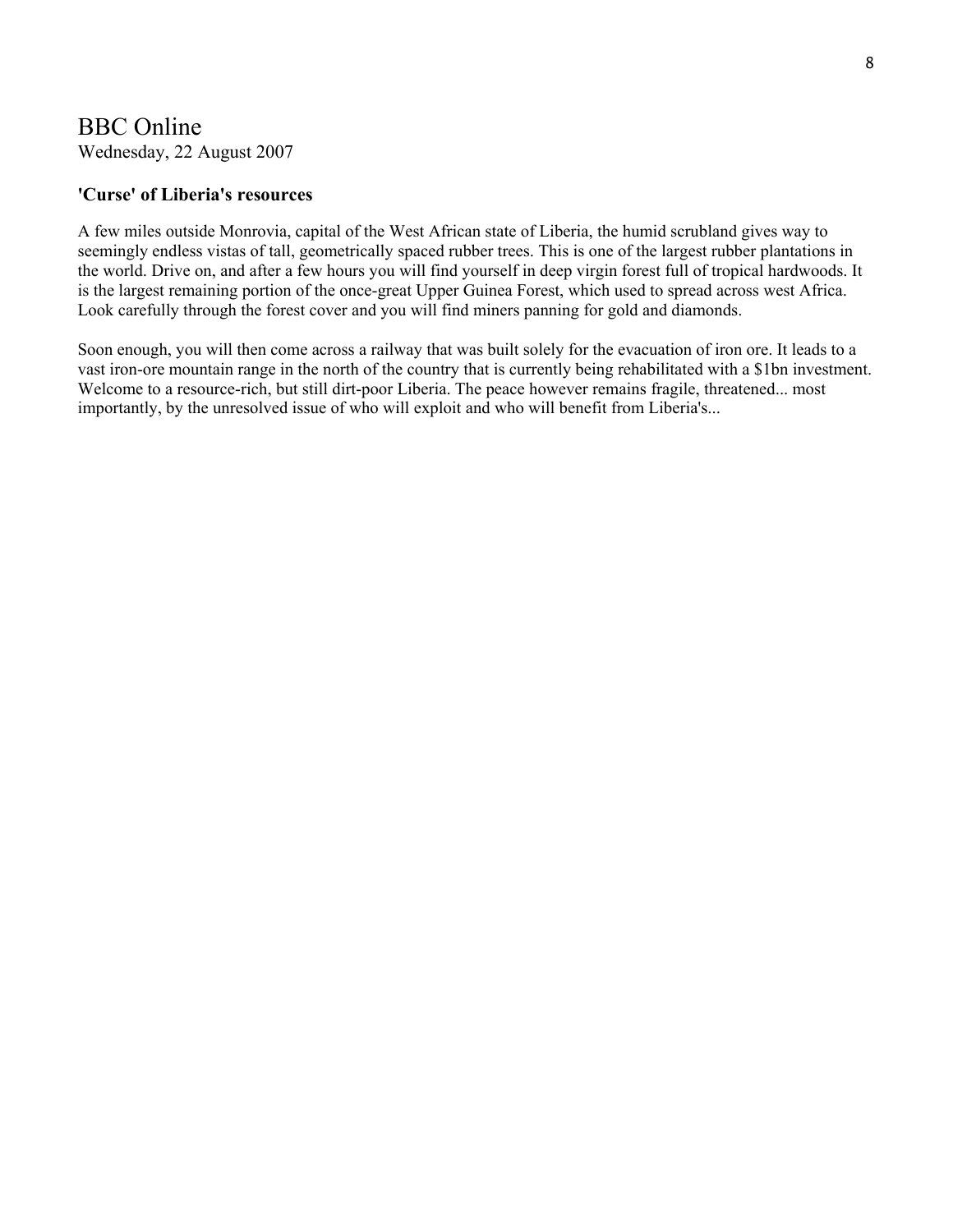# Radio Netherlands

Wednesday, 22 August 2007

# **City of peace and justice**

The Hague to host yet another international tribunal by Sebastiaan Gottlieb\*

"I am proud that the Netherlands will host the Hariri tribunal," said Dutch Foreign Minister Maxime Verhagen after the announcement that The Hague would indeed house the court. One month ago, United Nations Secretary-General Ban Ki-moon officially asked the Netherlands to host the tribunal, citing the poor security situation in Lebanon.

From the outset, the Dutch political world reacted positively, but a number of details had to be settled before the proposal could finally be accepted. Agreements have now been reached on financing the tribunal and on the detention of convicted defendants. Any jail sentences will be served outside the Netherlands. The tribunal, with the mandate to try those suspected of the murder in 2005 of former Lebanese prime minister Rafiq Hariri, is expected to begin next year.



# **Obvious choice**

The choice of the Netherlands to house the Hariri tribunal was an obvious one as a number of international tribunals are already based in The Hague. Boutros Boutros Ghali was the first to call The Hague "the legal capital of the world" in 1993 while serving as UN secretary-general. The city's founding claim to the title came in 1899, when the Permanent Court of Arbitration was established there; it was followed by the International Court of Justice in 1945. Both courts are housed in the Peace Palace and rule on disagreements between sovereign states. The building was constructed in 1913 thanks to a huge donation by the American millionaire Andrew Carnegie.

## **The Yugoslavia Tribunal**

However, it is the International Criminal Tribunal for the Former Yugoslavia, set up in The Hague in 1993, which has attracted the most attention, especially with the trial of former Serbian president Slobodan Milosevic. It was the first time in history that a former head of state had been arraigned for crimes against humanity and genocide. Mr Milosevic died in his cell just before the verdict after a trial lasting four years. The Yugoslavia Tribunal has so far sentenced 51 defendants to prison terms, and proceedings against about a further 50 are ongoing. Four suspects are still at large, including Bosnian-Serb general Ratko Mladic and the former president of the self-proclaimed Bosnian-Serb Republic of Srpska, Radovan Karadzic. The tribunal is due to cease functioning in 2010.

## **International Criminal Court**

After the Yugoslavia Tribunal, the International Criminal Court (ICC) is the next most prestigious judicial institution in The Hague. It was set up in 2002, after more than 60 countries ratified the Rome Statute establishing the court's remit. It was the first time a permanent international court had been established to rule on cases of war crimes, genocide and crimes against humanity. After the Second World War, the reasonably successful trials of war criminals before ad hoc tribunals in Nuremberg and Tokyo led to calls for a permanent court. The last-minute withdrawal of the United States' support for the ICC proved a major disappointment. Thomas Lubanga is the first suspect to be indicted by the court. He is accused of recruiting children to serve as soldiers in the Democratic Republic of Congo.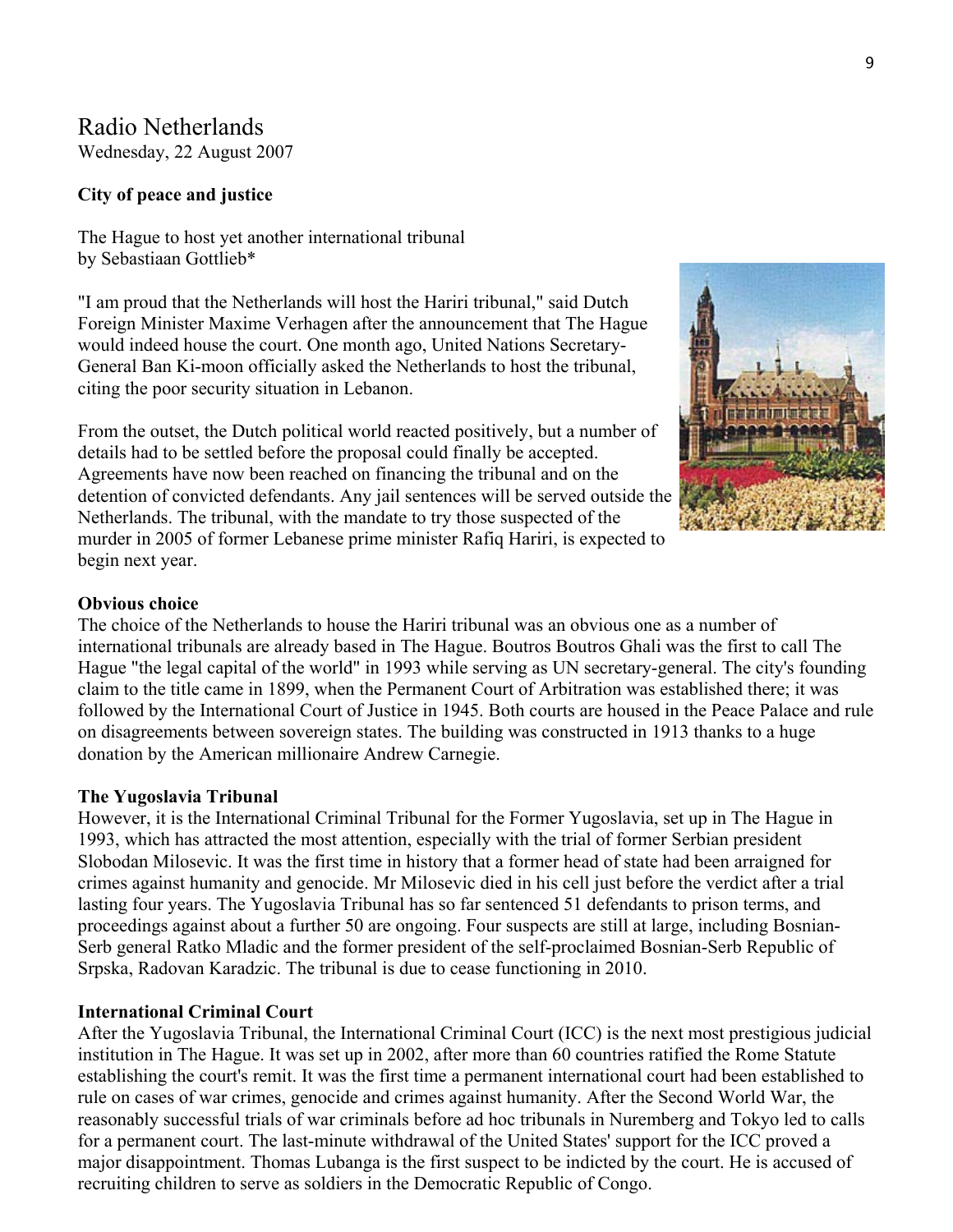The Special Court for Sierra Leone is temporarily using the ICC facilities for former Liberian president Charles Taylor's trial, which has been moved from Sierra Leone to The Hague for security reasons. Mr Taylor has been held in The Hague since June 2006 and the trial proper is due to begin in January 2008.

# **International organisations**

Besides these major international judicial institutions, dozens of international organisations, such as the Organisation for the Prohibition of Chemical Weapons and the Organisation for the Prohibition of Biological Weapons, are based in The Hague. The city is also home to important educational and research institutions in the field of international law, including the Asser Instituut and The Hague Academy of International Law and to establishments such as Europol and Eurojust, which work towards fuller European co-operation in the fields of policing and justice.

In fact, about 150 international organisations are based in The Hague, making "legal capital of the world" too narrow a description of the city. Former UN Secretary-General Kofi Annan thinks a better title would be "the city of peace and justice".

\* *Translated from Dutch (mw)*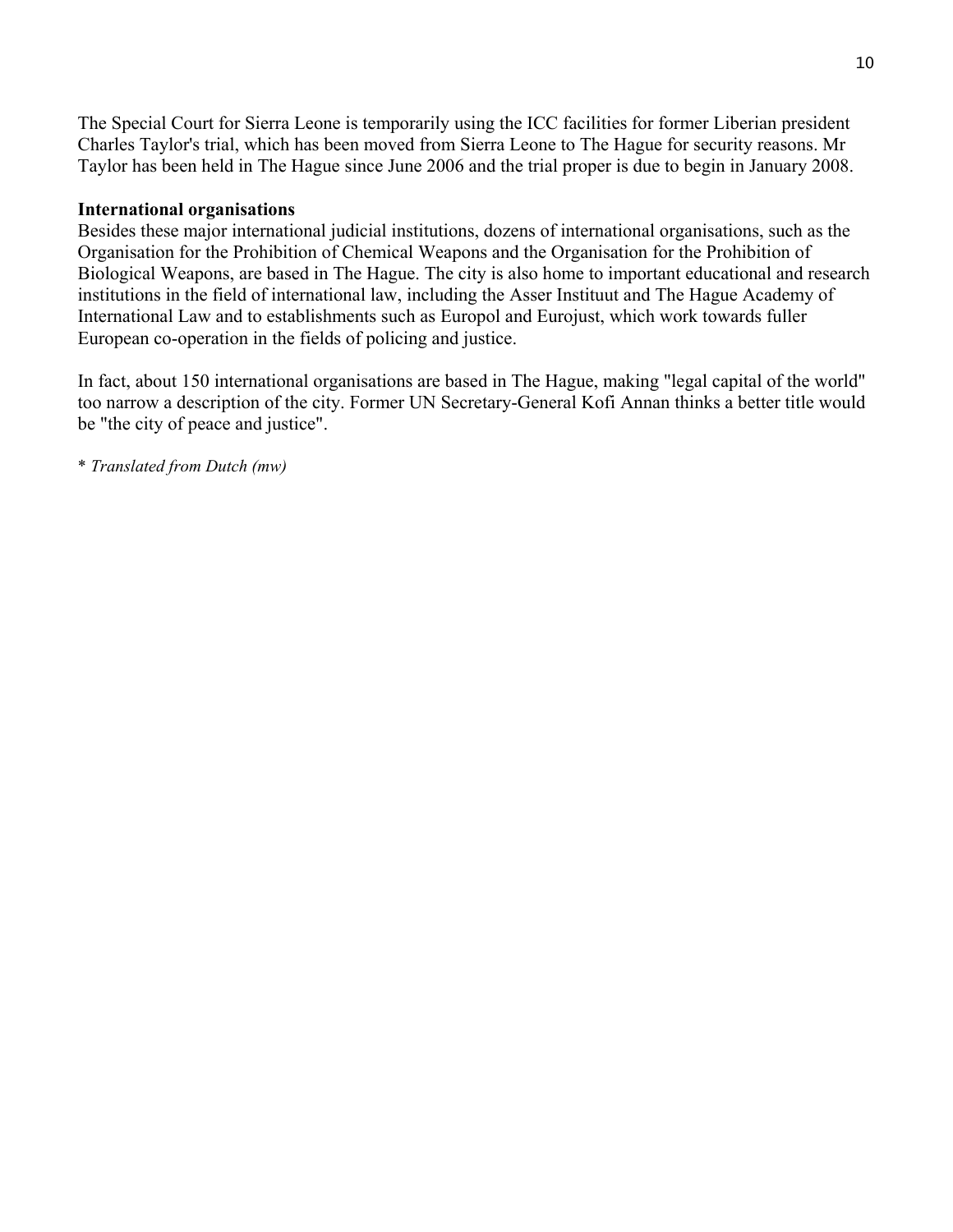BBC Online

Wednesday, 22 August 2007

# **Probe into Rwandan Darfur general**

The United Nations is investigating claims that a general set to head its force in Sudan's Darfur region, participated in the Rwandan genocide.

UN spokesman Yves Sorokobi said human rights groups should submit evidence inking Rwandan General Karenzi Karake to any alleged crimes.

The African Union approved General Karake to become the deputy commander of the AU-UN hybrid force in Darfur.

Some 800,000 Tutsis and moderate Hutus died in the 1994 genocide in Rwanda.



African Union soldiers in Darfur are to be joined by new troops

A Belgium-based Rwandan exile group has accused General Karake of supervising the killings of civilians during the genocide in Rwanda and the DR Congo.

# **Key role**

"We are taking the allegations very seriously and we have invited the groups to forward them so that we can do an independent background check," Mr Sorokobi told the BBC's Network Africa programme.

Rwanda's Foreign Ministry has dismissed the claims as a mere fabrication and an attempt to tarnish Rwanda's image.

"Major-General Karake is a well-trained and experienced senior officer who has ably served in various senior command staff roles in the Rwanda Defence Forces and rightly deserves the post," the statement said.

The UN Security council has approved a 26,000 strong joint AU-UN peacekeeping force to protect more than two million civilians displaced by the fighting in Darfur region.

Rwanda sent 2,000 of the 7,000 AU troops currently in Darfur.

At least 200,000 people are estimated to have died and more than two million have fled their homes in Darfur since fighting broke out in 2003.

Sudan's Arab dominated government, and the pro-government Janjaweed militias, are accused of war crimes against the region's black African population - although the UN has stopped short of calling it genocide.

Sudan has always denied backing the Janjaweed militias and argued that the problems in Darfur were being exaggerated for political reasons.

# **Rape**

Meanwhile the UN has asked the Sudanese government to investigate allegations of rape and sexual slavery committed during raids on nine villages in eastern Darfur last December.

A report by the UN Human rights commission says 50 women were abducted and raped by members of the Sudanese



7,000 - existing AU force 1,000 - pledged by Senegal 800 - pledged by Malawi **Other pledges:** Nigeria, Burkina Faso, Cameroon, Ethiopia and Egypt Indonesia, Pakistan, Nepal and Bangladesh 26,000 - total planned

# **[Africa's Darfur bombshell](http://news.bbc.co.uk/2/hi/africa/6944277.stm)**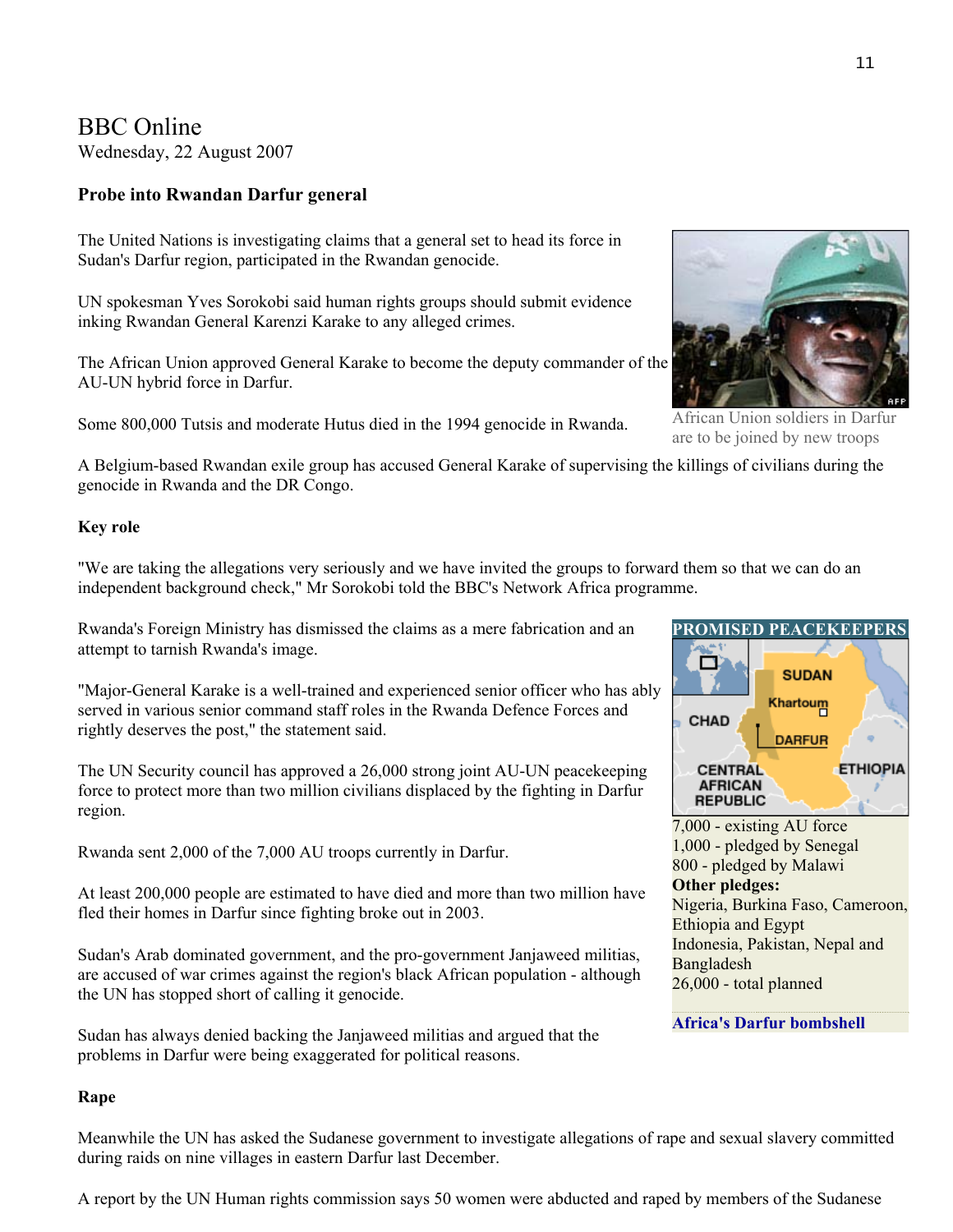Army and allied militia in Jebel Marra region.

"The women were subjected to multiple rape and other forms of violence which constitute war crimes," the report from the office of Louise Arbour said.

The Sudanese government had pledged to investigate the allegations last April when the report first emerged but no action has been taken.

During the attack 36 people were killed at Deribat, one of the nine villages raided by the soldiers.

The UN says the force in question was loyal to a commander who was appointed governor of West Darfur in February this year.

The accusations could increase Sudanese government fears that the planned UN peacekeeping force could arrest those allegedly involved, and take them to the International Criminal Court in the Hague.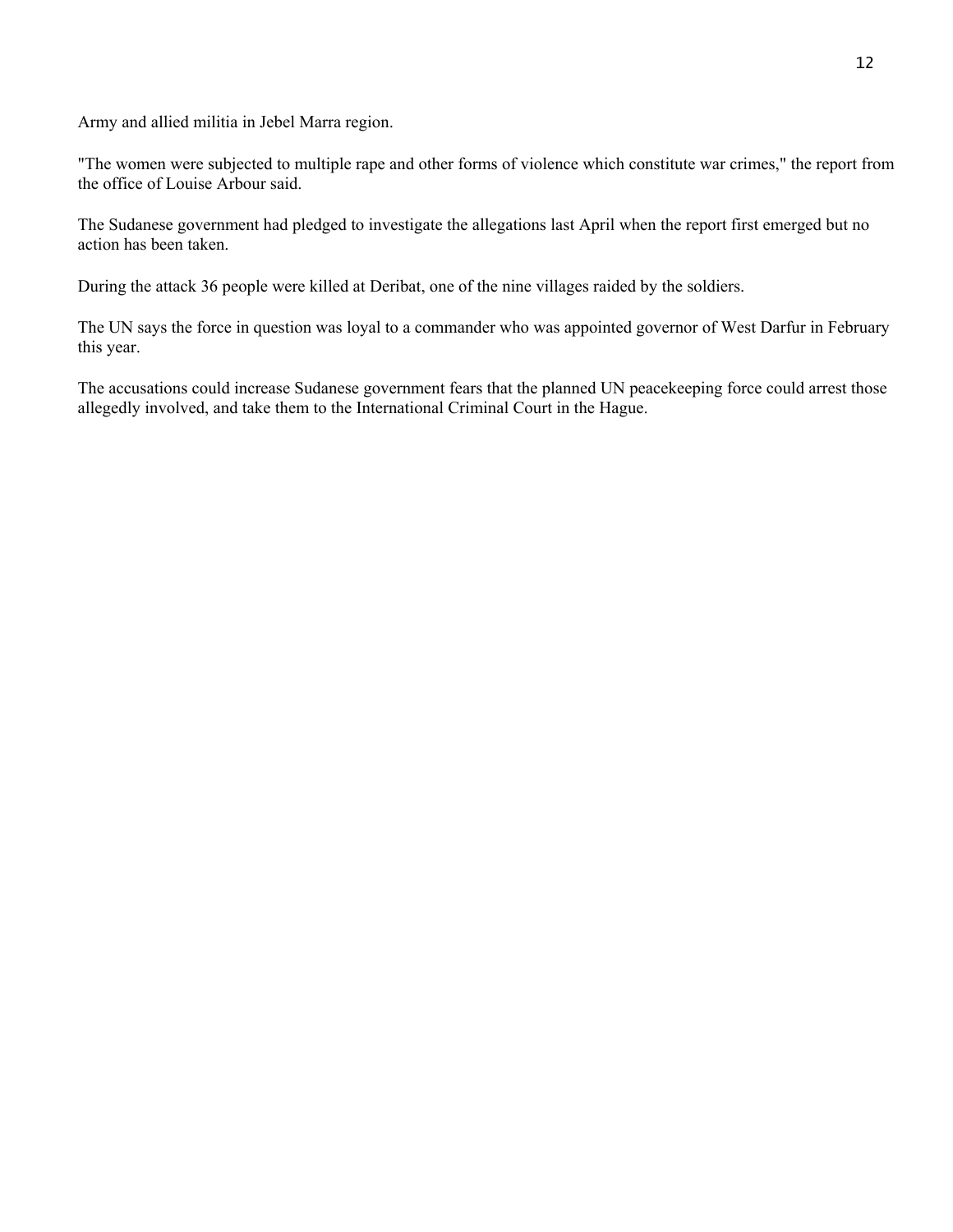# Voice of America

Tuesday, 21 August 2007

# **Rwanda Defends Proposed Darfur General Against Human Rights Charges**

Rwanda's government is defending a general accused of human rights abuses who has been nominated to be deputy commander of the United Nations-African Union peacekeeping force in Darfur.

A Rwandan exile group, known as the United Democratic Forces-Inkingi, has accused General Karenzi Karake of supervising extra-judicial killings before and after Rwanda's 1994 genocide, and masterminding the assassinations of numerous politicians.

In a statement Tuesday, the Rwandan Foreign Ministry said General Karake is a well-trained and experienced officer who deserves the post of deputy commander.

The ministry said the charges are a "mere fabrication" as well as an attempt to discredit the Rwandan government and confuse the international community.

The U.N. is seeking more information regarding the accusations.

The African Union has confirmed General Karake's appointment. But U.N. sources indicate the world body has not approved the nomination.

The 1994 Rwandan genocide, in which some 800,000 people died, remains a bitter point of dispute among Rwandans both inside and outside the country.

Some politicans, including President Bush, refer to the situation in Sudan's Darfur region as a genocide.

Four years of fighting in the region have killed an estimated 200,000 people and displaced more than two million others. The U.N.-AU peacekeeping force of 26,000 will have the job of protecting civilians in Darfur.